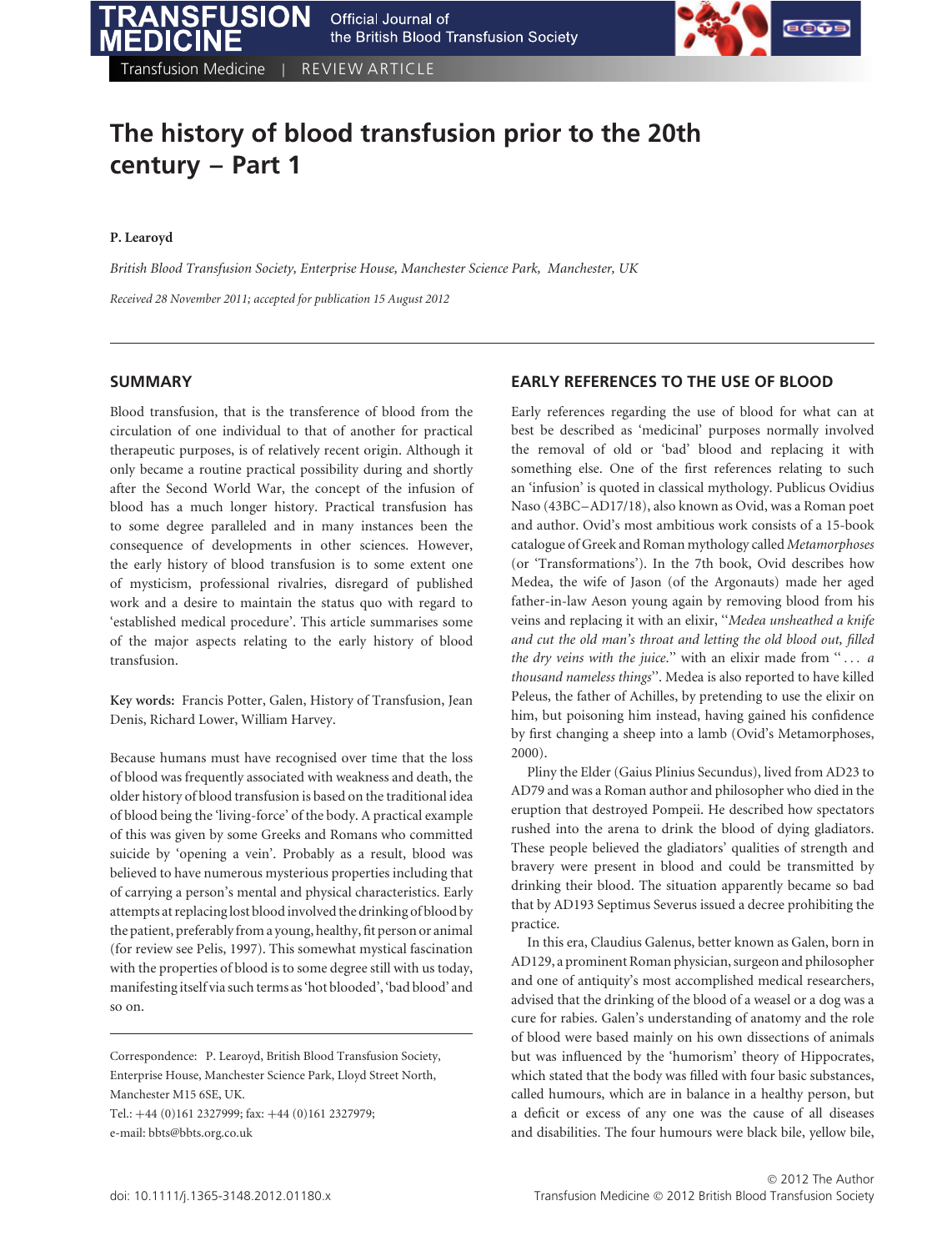There are references to the application and/or drinking of blood in the rituals, beliefs and celebrations of many cultures, based on the concept of improving a person's health, ability or vitality. Some of the ancient kings of Egypt are thought to have bathed in blood, believing that such baths were able to '' *... resuscitate the sick and rejuvenate the old and incapacitated*''. Similarly, ancient Norwegians reportedly drank the blood of seals and whales as a remedy for epilepsy and scurvy and believed that blood held a person's 'power', which was transferable by applying it to the skin. One of the best known references regarding the 'power' of blood is the legend of the vampire, who is stated to live forever by drinking the blood of living people.

Although these references refer to the drinking or application of blood to the skin, an ancient Hebrew manuscript (Dutton, 1925) refers to a possible transfusion as follows:

> ''Naam, leader of the armies of Bed-Adad, King of Syria, afflicted by leprosy, consulted physicians, who in order to cure him drew out the blood from his veins and put in that of another.''

Because most of the ancient and medieval references probably refer to the ingestion of blood rather than to its infusion it is difficult to determine when the first authentic attempt at transfusion actually occurred. One of the most frequently quoted candidates for the first transfusion is Pope Innocent VIII, Giovanni Battista Cibo (or Cybo), who was reputedly 'transfused' some time between 1490 and 1492. Pasquale Villari (1827–1917) the Italian historian stated that the Pope had some sort of illness that rendered him semi-comatose and that a physician named Abraham Meyre transfused the Pope with the blood of three 10-year-old boys. Villari states that the blood of the dying Pope was passed into the veins of one of the boys, '' *... who gave him his own in exchange*''. The process was apparently repeated with the other two boys, but the Pope's condition did not change. It is possible that this presumed 'transfusion' stems from an incorrect translation of an earlier account of the Pope's illness. If this is the case, what is likely to have happened is that the Pope drank the blood. In any event, the three boys, '' *... costing one ducat apiece*'' died, as did the Pope some time later (presumably from his illness). Although quoted by many people as being the 'first transfusion', the incident is open to interpretation (Lindeboom, 1954) and has been the subject of much debate and controversy (Gottlieb, 1991).

It should be noted that throughout the middle ages the belief persisted that a variety of physical and mental ailments were the result of 'bad humours' or poisons in the blood, the removal of which would cure the patient. This was achieved by bleeding

the patient and therefore bloodletting was extensively practiced using venesection and leeches (Schmidt & Ness, 2006).

#### **THE FIRST EXPERIMENTAL TRANSFUSIONS**

After the incident involving Pope Innocent VIII, there are few references regarding the administration of blood until the early 17th century when one of the most important discoveries permitting the transfusion of blood was made, that of the theory of the circulation of blood.

The English physician William Harvey (1578–1657), who studied medicine in Padua and then worked at St Bartholomew's Hospital, London, was the first person to describe in detail that blood flowed through a systemic circulation of blood vessels in one direction, being pumped through the body by the heart. Before this discovery, blood was believed to 'wash' forwards and backwards in the vessels like 'the tides of the sea'. Harvey lectured on the subject of blood circulation for a number of years and finally published his findings in a book entitled '*De Motu Cordis*' in 1628. Without the knowledge of blood circulation, it is thought likely that references to the transfusion of blood must be considered at best questionable.

Harvey's discoveries initiated considerable speculation regarding not only the possibility of the transfusion of blood but also the infusion of other medications or potions. Harvey himself is in fact thought unlikely to have used blood transfusion in relation to his medical practice, though there is evidence that in order to test his theories he pumped water through the circulation of a dead man.

Although Harvey is credited with the discovery and most accurate description of the circulation of blood through experimental method, other people can be identified to have made significant discoveries regarding the circulation of blood prior to Harvey. The Arab-Muslim scholar and physician Ibn al-Nafis (1213–1288) accurately described the pulmonary transit of blood as well as capillary and coronary circulation of blood, published in his book *Commentary on Anatomy in Avicenna's Canon* in 1242 (which also contained many new anatomical discoveries). He stated that that the 'blood in the right chamber of the heart must arrive at the left chamber by flowing through the vena arteriosa to the lungs, where it is mingled with air, and reaches the left ventricle via the arteria venosa'. His discovery disproved the theory of Galen who suggested that invisible pores in the intraventricular septum allowed blood to pass from one side of the heart to the other. Ibn al-Nafis is also stated to have been an early advocate of experimental medicine, post-mortem autopsy and dissection (Iskandar, 1974). However, he grew up during the time of the Crusades and Mongol invasions, which together with the limitations of the diversifications of culture and language at that time, contributed to his discoveries being largely unknown in Europe.

The Spanish physician and theologian Michael Servetus (1511–1553) is credited with being the first European to describe the function of pulmonary circulation (in 1552), although his achievements were not widely recognised at the time, mainly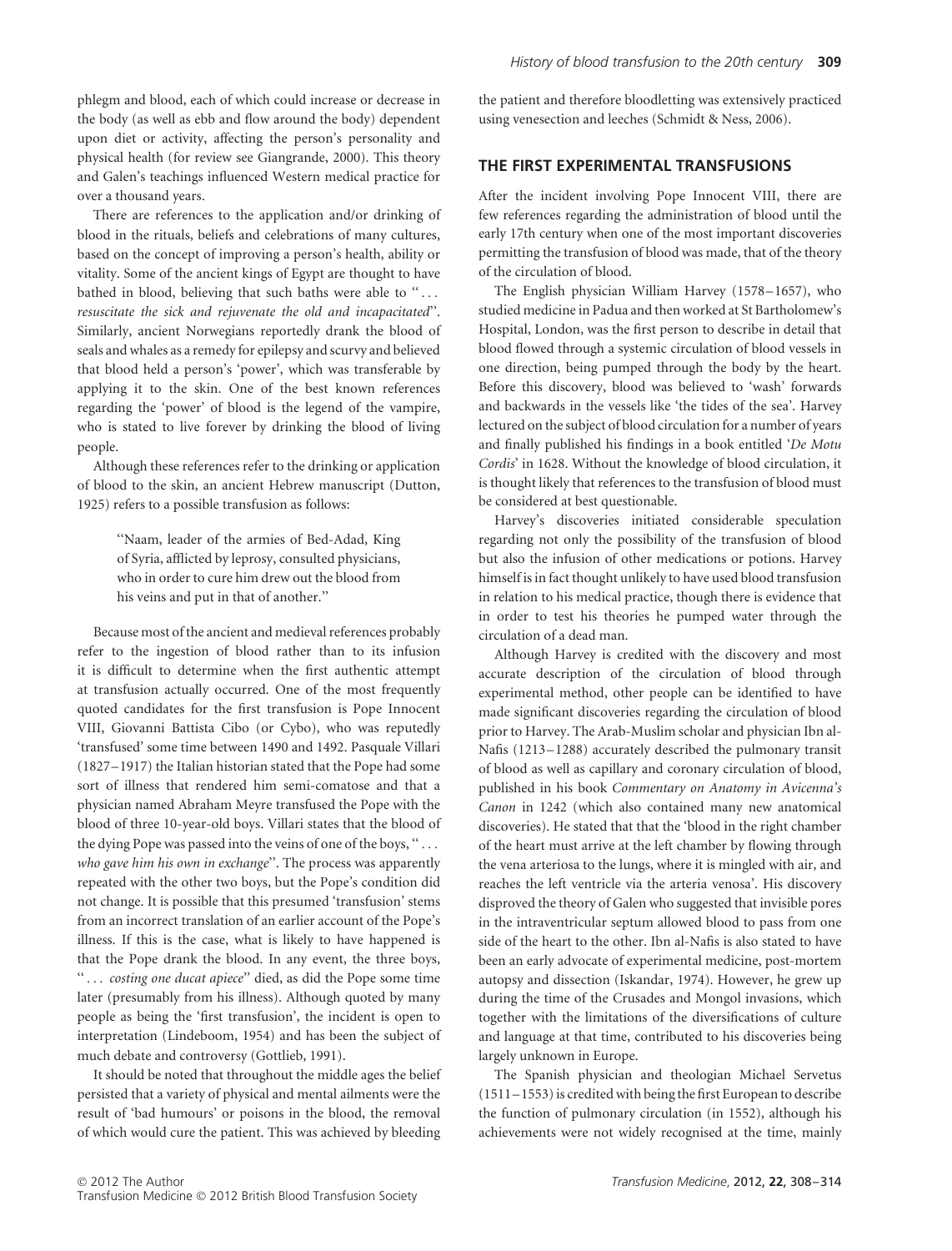because his findings appeared in a theologian text entitled *Christianismi Restitutio* and not in a book on medicine. Most copies of the book were burnt shortly after publication because of persecution by religious authorities due to his participation in the Protestant Reformation. He was condemned by Catholics and Protestants alike and burnt at the stake as a heretic (Hillar & Allen, 2002).

Realdo Colombo, an Italian professor of anatomy and a surgeon at the University of Padua from 1544 to 1559 is credited with the (independent) discovery of the pulmonary circulation and the fact that the main action of the heart is contraction rather than dilation (as had been previously thought). Both of these discoveries were later confirmed by William Harvey. His work though remained largely unrecognised throughout Europe possibly because it contradicted the accepted Galenic tradition. Colombo published his work, *De Re Anatomica* in 1559 shortly before his death (Eknoyan & De Santo, 1997).

In 1628 Johannes (Giovanni) Colle, a professor at the University of Padua (who may have known about Harvey's work) wrote about blood transfusion as a possible 'method of prolonging life', though there is no evidence that he ever attempted to carry out an actual transfusion (Maluf, 1954). Similarly, a decade earlier in 1615, Andreas Libavious (1555–1616), a renowned German doctor and chemist, wrote the following (satirical) comments while defending his chemical theories against critics:

> ''Let there be a young man, robust, full of spirituous blood, and also an old man, thin, emaciated, his strength exhausted, hardly able to retain his own soul. Let the performer of the operation have two silver tubes fitting into each other. Let him open the artery of the young man, and put it into one of the tubes, fastening it in. Let him immediately after open the artery of the old man and put the other tube into it, and then the two tubes being joined together, the hot and spirituous blood of the young man will pour into the old one as if it were from a fountain of life, and all of his weaknesses will be dispelled. Now, in order that the young man may not suffer from weakness, to him are to be given good care and food, but to the doctor, hellebore.''

The fact that Libavious recommends placing the tubes in the arteries of both people suggests an unlikely practical approach and in fact he made no claim that he had actually performed the procedure, there being a suggestion that he was in fact more likely ridiculing the whole idea (Oberman, 1996).

On the basis of his readings of Ovid's story of Medea, Francis Potter (1594–1678) is thought by some to possibly be the first person to conceive of blood transfusion on a practical basis. Potter was the vicar of Kilmarton in Somerset, who although elected as a Fellow of the Royal Society in 1663 was apparently something of an eccentric and recluse, whose work was documented in the writings of his contemporary and friend,

John Aubery. According to these writings, Potter originated the idea of 'blood transfusion out of one man into another for curing disease' as early as 1639, and devised quills (as needles) and pipes (as tubes) for the purpose. In December 1652 Potter wrote to John Aubery reporting that he had attempted the procedure of transfusion between two chickens, as follows:

> ''I am as yet frustrated in ipso limine (but it is my owne unexpertness, who never attempted any such thing upon any creature before) for I cannot although I have tried divers times strike the veine so as to make him bleed in any considerable quantity. I have prepared a little cleare transparent vessel (like unto a bladder) made of the craw of a pullet, and I have fastened an ivory pipe to one of the neckes of it, and I have put it into a veine which is most conspicuous about the lower joint of the hinder legges; and yet I cannot procure above 2 or 3 drops of blood to come into the pipe or the bladder.''

Potter did report a number of improvements to his 'transfusion apparatus' though there is no written evidence that he actually used it, however, it is possible that his work did in fact influence others (Webster, 1971).

Following the publication of the description of the circulation of the blood and the role of the heart by Harvey it is only to be expected that several people in different European countries should write about blood transfusion, resulting in conflicting priority claims as to the first person to actually transfuse blood. One certainly false claim is made by the Florentine physician, Francesco Folli (1624–1685), who stated that he read of Harvey's work in 1652 and formed the idea that the transfusion of blood should be possible to cure diseases and to rejuvenate the aged. In 1680, Folli published a book in which he wrote:

> ''This I pointed out in my pamphlet on life culture which was published for no other reason than to make known to all that blood transfusion had been invented by me at the end of 1654 and demonstrated to his Serene Highness Ferdinand II, Grande Duke of Tuscany, of undying memory. The novelty of it had pleased him, or the fascinating ingenuity or the considerable experimental elaboration. To no one else did I impart my idea, believing that if such an invention were successful, Monarchs alone were worthy of it.''

His book also contains a detailed description of the apparatus required for a blood transfusion and the method of using it. He even postulates the need for 'twenty young men' to be present as blood donors so that the patient is able to receive blood from a 'fresh' donor every day over a considerable period. His transfusion apparatus is described as a funnel connected by a tube (formed from a goat's artery) to a gold or silver cannula that was inserted into the patient's vein (Keynes, 1949).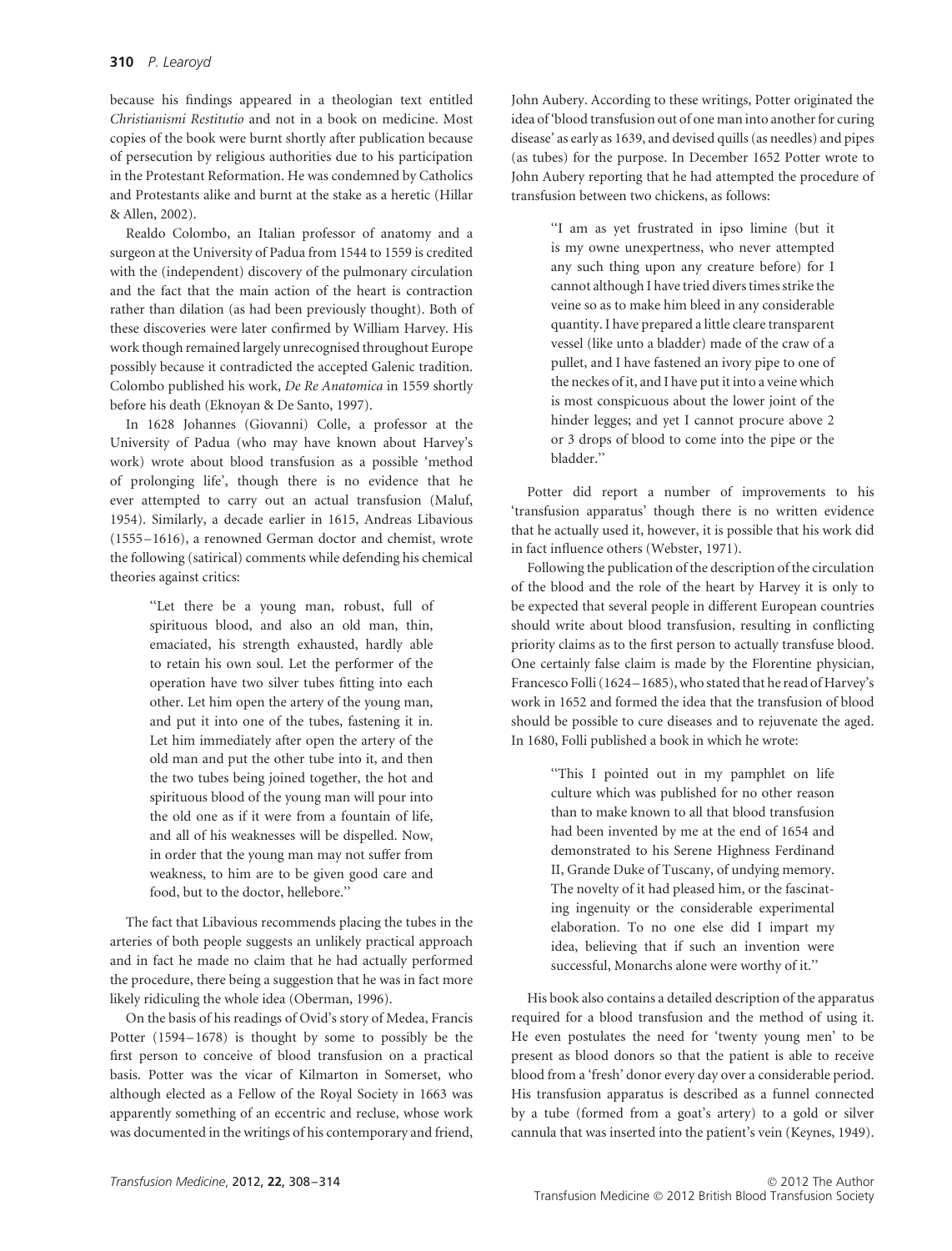Though Folli describes the theory of transfusion, towards the end of the book he identifies that he did not actually carry out the process. Whilst Folli has been incorrectly stated to be the 'discoverer of transfusion', others have identified that it is more accurate that he is remembered as having said 'I told you how' and not 'I told you how I did it' (Gilder, 1954). Folli should for example certainly receive credit for suggesting the use of an arterial segment as a connecting piece within his proposed (direct transfusion) equipment, something which Lower was to later use in his equipment.

In 1658, a Benedictine monk, Robert des Gabets, described a type of blood movement called '*communication*' by which he meant '' *... the effective passage of blood of a healthy man or other animal to the veins of an individual weak or diseased*''. He also claimed that 7 years earlier a Friar called Eloy Pichot had prepared an instrument consisting of two small silver tubes connected by a small leather purse that could be used for this purpose (Jennings, 1883).

The earliest injections into the circulation may have been performed in 1642 by a German, Georg von Wahrendorff, who is stated to have injected wine into the veins of hunting dogs through small fowl bones as well as treating ill dogs with various medications using the same process. In addition, Johann Daniel Major (1634–1693) is stated to have infused medication intravenously, as well as suggesting that blood transfusion was possible using equipment consisting of a silver cylinder that had a cannula-like spout at the bottom, the contents of which were 'ejected' into the recipient by a piston (Maluf, 1954).

The established priority claim for proposing and demonstrating the intravenous administration of medications (into the veins of dogs) is made by Dr (later Sir) Christopher Wren (1632–1723). In 1656, he developed an animal bladder attached to two quills for this purpose. Dr Thomas Sprat, in his history of the Royal Society in 1667, records the following about Wren:

> '' *...* he was the first author of the Noble Anatomical Experiment of Injecting Liqors into the Veins of Animals: an experiment now vulgarly known, but long since exhibited to the Meetings at Oxford, and thence carried by some Germans, and published abroad. By this operation, Creatures were immediately purged, vomited, intoxicated, killed or revived, according to the quality of the Liquor injected. Hence arose many new experiments and chiefly that of transfusing blood, which the Society has prosecuted in many instances, that will probably end in extraordinary success.''

It should be noted that Wren's description to the Royal Society of intravenous injection (which included the possible use of this technique for the injection of blood) was an important forerunner to the initial efforts to perform blood transfusions. Wren's experiments were later to be described in some detail by his associate Robert Boyle, the noted chemist and physician, who also performed many of the early experiments on dogs using '*liquors*', which included such substances as ale, wine and opium (Boyle, 1663). Although the accepted practice at the time, the animals used in these experiments were obviously treated unacceptably by present day standards and were reported in Royal Society publications to have undergone '' *... suffering vomiting, intoxication and I fear death*''.

The Royal Society was founded in London during 1661 and received its Royal Charter in 1662. It was this 'philosophic assembly' of distinguished scientists that witnessed the beginnings of experiments of blood transfusion in animals. It was the practice of the time that experiments should first be demonstrated in front of colleagues and peers and then written down and published, usually by the Royal Society itself. Among several persons involved in these experiments was Richard Lower, then a doctor practising in Oxford, who claims priority for the first practical blood transfusion.

### **THE FIRST ANIMAL TO HUMAN TRANSFUSION**

A series of entries in the *Journal Book of the Royal Society* record the earliest suggestions and attempts to carry out blood transfusions in animals and a report dated 31 May 1665 mentions a direct transfusion from one dog to another. After Robert Boyle's experiments, the major part of future work was done by Dr Richard Lower. His first transfusion experiment (written in a letter to Boyle) was read to the Royal Society on the 26 September 1666. Lower's book on the heart entitled *Tractatus de Corde* includes a lengthy account of the first description of a successful direct artery to vein transfusion. It seems clear that he was the first person to define the appropriateness of transfusion for blood replacement in severe haemorrhage since he was able to demonstrate that a dog could be exsanguinated to the point of death and then be 'completely restored' by transfusion (Lower, 1669).

The diary of Samuel Pepys provides a valuable insight into Richard Lower's early experiments in blood transfusion, though his comments were related to the concept that a person's 'personality' is somehow linked to their blood. His diary entry of 14 November 1666 describes one of these transfusions performed at Gresham College, London, as told to him by Dr William Croone (1633–1703) as follows:

> ''Dr Croone told me that at the meeting of Gresham College tonight, which it seems they now have every Wednesday, there was a pretty experiment of the blood of one dog let out till he died, into the body of another on one side, while all his own ran out on the other side. The first died upon the place, and the other very well and likely to do well. This did give occasion to many pretty wishes, as of the blood of a Quaker to be let into an Archbishop, and such like; but as Dr Croone says, may, if it takes, be of mighty use to man's health, for the amending of bad blood by borrowing from a better body.''

Lower's work was the stimulus for a series of experiments on animals by various people throughout Europe that eventually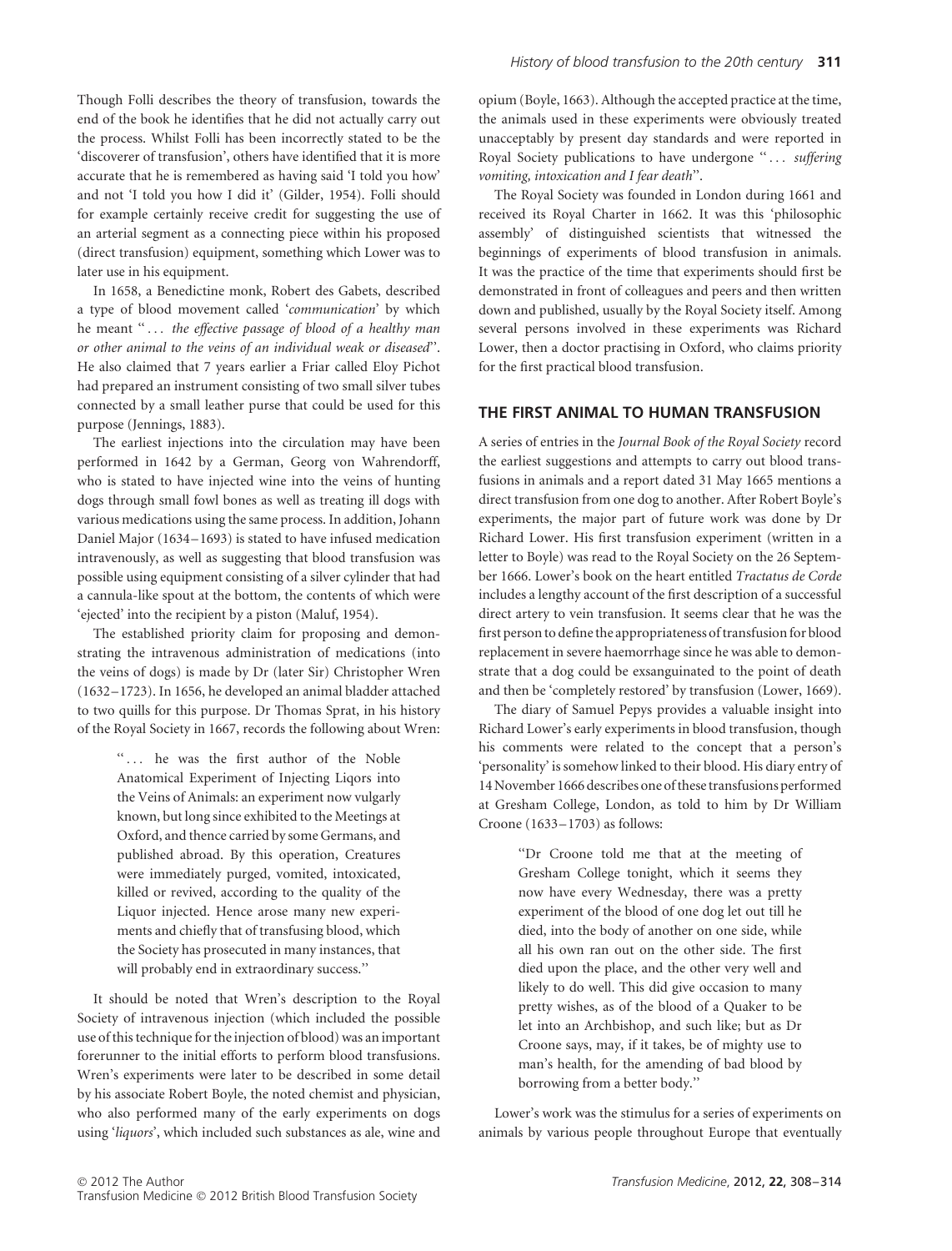led to the transfusion of blood from an animal to a man. On the 22 November 1667, Richard Lower, assisted by Dr Edmund King, transfused a man named Arthur Coga (Lower, 1667). This event was also described by Samuel Pepys as follows:

> ''We discoursed a man that is a little frantic, that hath been a kind of minister, that is a poor and debauched man, that the College have hired for twenty shillings to have some blood of a sheep let into his body; and it is to be done of Saturday next. They propose to let in about 12 ounces; which they compute, is what will be let in a minute's time. They differ in the opinion they have of the effects of it; some think it may have a good effect upon him as a frantic man by cooling his blood, others that it will not have any effect at all. But the man is a healthy man, and by this means will be able to give an account of what alteration, if any, he do find in himself, and so may be useful.''

The event recorded by Pepys actually took place and was later detailed in the *Transactions of the Royal Society*. The initial part of the account describes the quills and silver pipes used to carry the blood between the carotid artery of the donor sheep and a vein of the recipient's arm and concludes:

> ''The blood did run all the time of those two minutes and we concluded .... upon the man's saying he thought he had enough. The man after this operation, as well as in it, found himself very well, and hath given in his own narrative under his own hand, enlarging more upon the benefit he thinks he hath received than we think fit to own as yet. He urged us to have the experiment repeated upon him within three or four days after this, but it was thought advisable to put it off somewhat longer.''

This second 'experiment' was in fact performed (the following month) apparently without mishap. Afterwards the recipient, Mr Arthur Coga, said he felt better, although Pepys wrote in his diary that '' *... he is cracked a little in the head*''. This second experiment was not recorded in the *Transactions of the Royal Society*.

Lower's description in 1667 of the first transfusion contains comments on *... some trials of the same operation, lately made in France ... by a M. Denys* that illustrate the claims and counterclaims as to who actually performed the first transfusion. The priority claim produced a heated debate between Dr Richard Lower and a Dr Jean Denis (or Denys), which has been the source of much discussion since (Walton, 1974). The chronology of events appears to indicate that the first printed reference to an actual (animal to animal) transfusion appeared in the 19 November 1666 edition of the *Transaction of the Royal Society*, which mentions Lower's transfusion experiment performed before the Royal Society. These experiments were also published on the 31 January 1667 in the *Journal des Savants* (Hoff & Guillemin, 1963).

Dr Jean Denis was a young physician on the large staff attached to King Louis XIV of France. Denis, together with a surgeon Paul Emmerez, initiated his own transfusion experiments in early 1667, during which time they performed a number of (direct) dog to dog transfusions. On the 15 June 1667, Denys was asked to treat a 15-year-old boy who had suffered from a fever for many months, for which he had been bled by his physicians 20 times, '' *... to assuage the excessive heat*''. (It should be remembered that these early transfusion experiments were carried out at a time when the popular medical treatment used for many illnesses was 'blood letting', i.e. bleeding patients in accordance with Galen's theories). Denis wrote about the boy as follows:

> ''Before this disease, he had not observed to be of a dull spirit, his memory was happy enough, and he seemed cheerful and nimble in body; but since the violence of his fever, his wit seem'd wholly sunk, his memory perfectly lost, and his body so heavy and drowsie that he was not fit for anything.''

The patient was bled (about three ounces) and then received nine ounces of blood from the carotid artery of a lamb. The change in the patient was described by Denis as '*startling*', and presently the boy was showing '' *... a clear and smiling countenance*'' whilst prior to the transfusion he had apparently passed the time '' *... in an incredible stupidity*''. The boy had also felt '' *... a very great heat along his arm*'', but there were apparently no further ill effects (Keynes, 1967). Denis' second transfusion was performed on a 45-year-old man using a reported 20 ounces of lambs' blood, who was described by Denis as stating that he felt stronger after the transfusion.

Denis submitted a report of this transfusion to the Royal Society in July 1667 but it was not published until the 23 September 1667. Therefore, it appears that Lower performed the first animal-to-animal transfusion in November 1666, whilst Denis performed the first animal-to-human transfusion in June 1667. The reasons behind the confusion and subsequent claims for priority are based on actions taken by the editor of *Phylosophical Transactions*, Henry Oldenburg (Myhre, 1990).

Denis preferred to use animal blood for transfusion because he believed it less likely '' *... to be rendered impure by passion or vice*''. This way of thinking about blood as carrying a person's (or in this case an animal's) temperament or strength was still typical of the time, reflecting some of the views of blood identified from antiquity. Following the transfusion of at least four people, Denis performed a further transfusion in 1668 on a 34-year-old man that was to have severe repercussions. Antoine Mauroy was described by Denis as suffering '*a severe phrensy*'. Apparently one aspect of the man's mental state involved him running through the streets of Paris clothed '' *... only in nature's garb, followed by an admiring throng*''. Denis was approached to perform a transfusion on the man to allay the '' *... heat in his blood*''. Shortly after, 10 ounces of blood was removed from a vein in his arm, being replaced with five or six ounces of blood from a calf with no obviously untoward (or beneficial) effects. Two days later, the man was transfused a second time. This resulted in what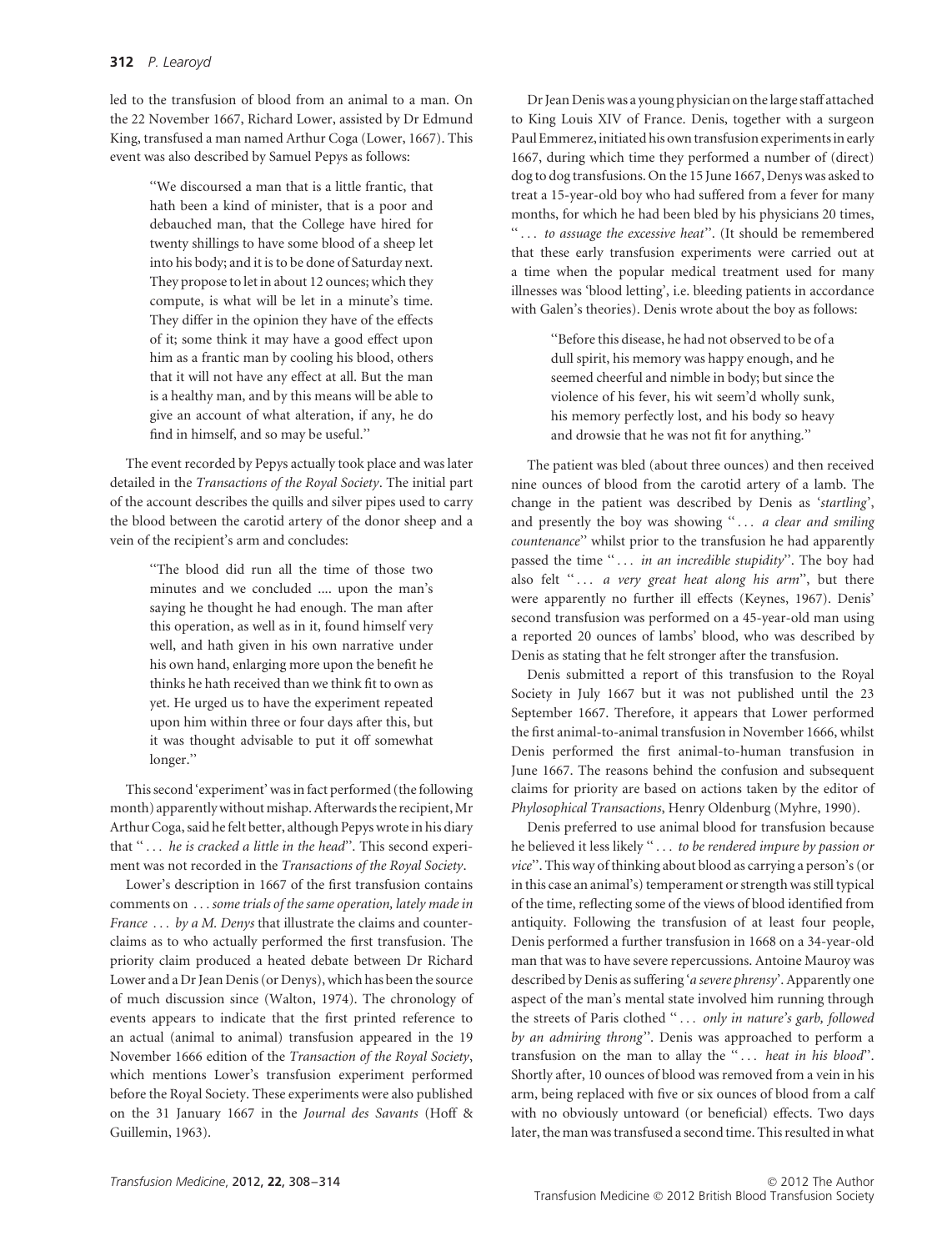would now be recognised as a haemolytic transfusion response as a result of inter-species incompatibility. Denis' account of this second transfusion, reported in *Philosophical Transactions of the Royal Society of London* in 1668, could in fact be considered to be a classic description of this phenomenon:

> ''As soon as the blood entered his veins, he felt the heat along his arm and under his armpits. His pulse rose and soon after we observed a plentiful sweat over all his face. His pulse varied extremely at this instant and he complained of great pains in his kidneys, and that he was not well in his stomach, and that he was ready to choke unless given his liberty. He was made to lie down and fell asleep, and slept all night without awakening until morning. When he awakened he made a great glass full of urine, of a colour as black as if it had been mixed with the soot of chimneys.''

Denis also recounts that on the second day, Mauroy had further haemoglobinuria and epistaxis. However, by the third day his urine had cleared and his mental state had apparently improved so much that he returned home to his wife. Denis attributed the colour of the urine to a '*black choler*' that had been retained in the body and had sent '*vapours to the brain*' causing the patient's mental disturbance. Several months later, Antoine Mauroy again became violent and irrational and his wife persuaded Denis and Emmerez to repeat the transfusion. A transfusion was attempted, but since the flow of blood was poor, it was apparently abandoned. Mauroy, however, died the following evening (Maluf, 1954).

The physicians in the Faculty of Medicine of Paris, an apparently extremely conservative body who refused even to recognise Harvey's theory of blood circulation, were opposed to transfusion and published pamphlets condemning the practice, presumably because the 'approved' medical practice of the day frequently involved bleeding the patient (principally by the use of leaches). These physicians persuaded Mauroy's widow to accuse Denis and Emmerez of contributing to the death of her husband because of the transfusion. At one point Mauroy's widow offered to withdraw the lawsuit provided she would receive payment from Denis, however, he refused, replying that '' *... those physicians, and herself, stood more in need of the* *transfusion than even her husband had done*''. The case, therefore, went to court, which resulted in Denis being exonerated due to the fact that Mauroy's widow was shown to have poisoned her husband using arsenic.

However, as a result of the trial and the publicity it attracted the Faculty of Medicine of Paris subsequently issued a decree stating that the procedure of transfusion was not to be performed without the permission of one of their members. As the Faculty was actively opposed to transfusion this permission was never given and blood transfusion rapidly fell into disuse. In 1678, an edict from the French parliament ruled transfusion to be a criminal act if performed in France. This had repercussions in London where the Royal Society rapidly distanced itself from transfusion as well. Finally, in 1679, the Pope announced a ban on the procedure and as a result, quite understandably, interest in the practice of blood transfusion rapidly waned (Hoff & Guillemin, 1967).

The animal-to-human blood transfusions of this period were of course performed with no knowledge of inter-species immunity problems, with no viable anticoagulation methodology and with limited practical or functional equipment. None of the transfusions involved the clinical practice of blood replacement following haemorrhage (as originally commented by Lower) and were frequently based on the popular concept of transferring personality, vigour and/or youth. Not until 1749 did a Dr Cantwell, a member of the Faculty of Medicine in Paris, state that transfusion was valuable in extreme emergencies involving severe blood loss (Oberman, 1996).

The subsequent development of transfusion by James Blundell and colleagues will be discussed in a concluding review.

# **ACKNOWLEDGMENTS**

Some of the information in this review had been used in teaching material for the National Blood Service in England (prior to the formation of NHS Blood and Transplant). Supplementary historical information can also be found on the British Blood Transfusion Society website. The author performed the research and wrote the paper.

## **CONFLICT OF INTEREST**

The author has no competing interests.

#### **REFERENCES**

- Boyle, R. (1663) Some considerations touching the usefulness of experimental natural philosophy, 2, 62–65. H. Hall for R. Davis, Oxford.
- Dutton, W.F. (1925) *Intravenous Therapy: It's Application in the Modern Practice of Medicine*. F.A. Davis, Philadelphia Quoted in Oberman, H.A. (1996).
- Eknoyan, G. & De Santo, N.G. (1997) Realdo Colombo (1516–1559) – a

reappraisal. *American Journal of Nephrology*, **17,** 261–268.

- Giangrande, P.L.F. (2000) The history of blood transfusion. *British Journal of Haematology*, **110,** 758–767.
- Gilder, S.S.B. (1954) Francesco Folli and blood transfusion. *Canadian Medical Association Journal*, **71,** 172.
- Gottlieb, A.M. (1991) History of the first blood transfusion but a fable agreed upon: the transfusion of blood to a Pope. *Transfusion Medicine Reviews*, **3,** 228–235.
- Hillar, M. & Allen, C.S. (2002)*Michael servetus: intellectual giant, humanist and martyr*. University Press of America, Lanham, Maryland.
- Hoff, H.E. & Guillemin, R. (1963) The first experiments on transfusion in France. *The Journal of Medicine and Allied Sciences*, **18,** 103–124.
- Hoff, H.E. & Guillemin, R. (1967) The tercentenary of transfusion in man. *Cardiovascular Research Centre Bulletin*, **6,** 47–48.